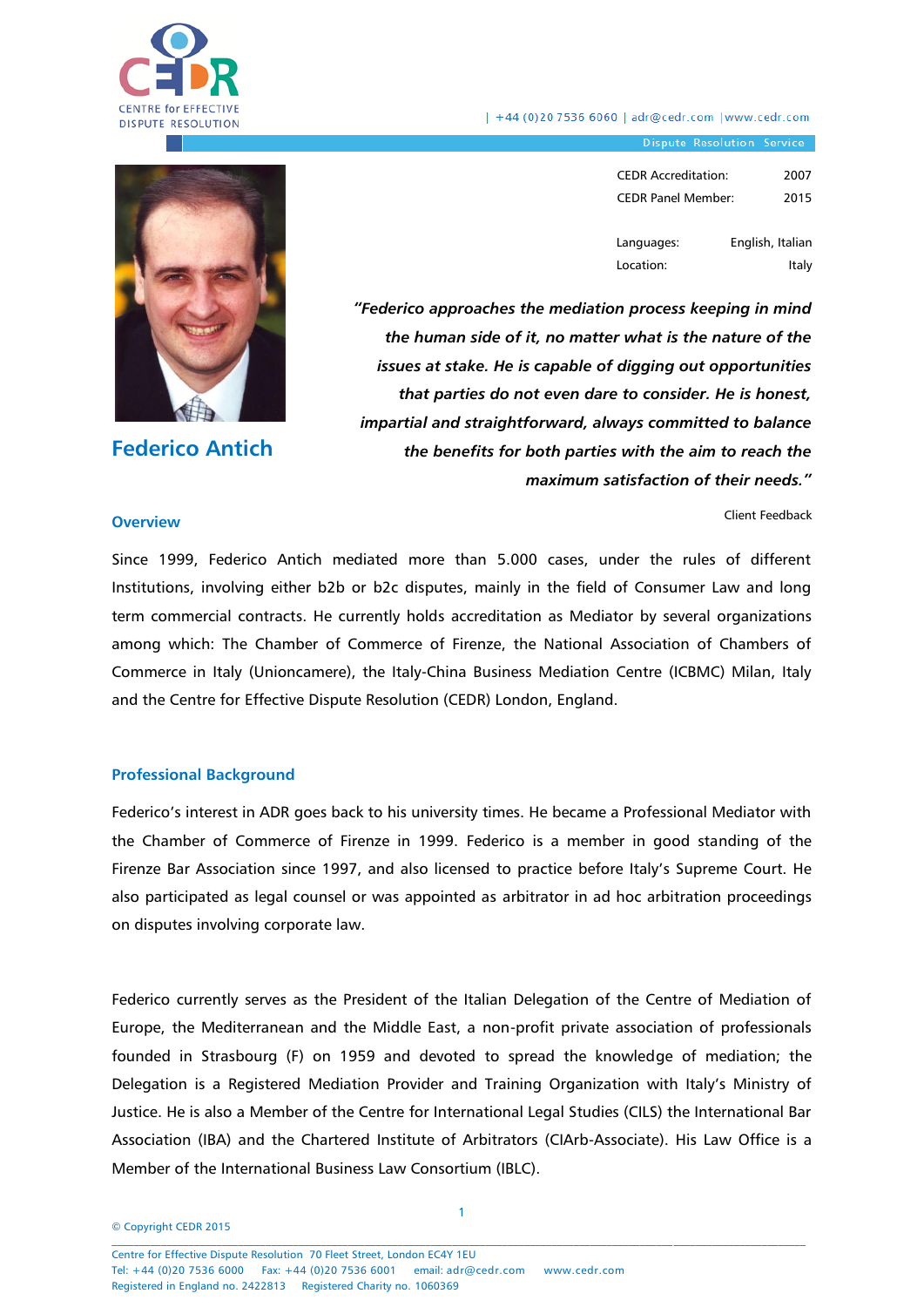

# **Expertise**

- Commercial Contracts
- Insolvency

Partnership & Shareholder

• ICT

- Intellectual Property
- Trusts, Wills & Probate

# **Dispute Experience**

*(Non-Neutral work in italics)*

# **Commercial Contracts**

Dispute over a lease contract between two commercial companies involving breach of contract and damages in the amount of several hundred thousand euros.

- Dispute over a rental contract between an Italian rental agency and a group of U.S. and Canadian university professors, regarding non-performance, breach of contract and damages. Mediation conducted both in Italian and in English.
- Dispute between a foreign (Chinese) Tour Guide and a Taxi Cab Company over payment of a collateral service (collection and delivery of personal documents) requested overnight; mediation conducted in Italian and in English with the foreign party participating via chat line.

# **ICT – Information, Communications & Technology**

Developed a high degree of expertise in legal and technical issues commonly touched in the set up and implementation of both sales contracts and long-term service contracts in the Telecom Industry.

• Involved on a daily basis with telecom c2b mediations on behalf of Tuscany's Regional Committee on Telecommunications under a Mandatory Mediation scheme set by law; mediated several thousand cases in more than ten years, with a success rate above 85% and a higher one with regard to Parties' satisfaction with the process delivered. Dealt with a wide range of transactional disputes: breach of contract, indemnifications, damages, specific performance.

© Copyright CEDR 2015  $\mathcal{L} = \{ \mathcal{L} = \{ \mathcal{L} = \{ \mathcal{L} = \{ \mathcal{L} = \{ \mathcal{L} = \{ \mathcal{L} = \{ \mathcal{L} = \{ \mathcal{L} = \{ \mathcal{L} = \{ \mathcal{L} = \{ \mathcal{L} = \{ \mathcal{L} = \{ \mathcal{L} = \{ \mathcal{L} = \{ \mathcal{L} = \{ \mathcal{L} = \{ \mathcal{L} = \{ \mathcal{L} = \{ \mathcal{L} = \{ \mathcal{L} = \{ \mathcal{L} = \{ \mathcal{L} = \{ \mathcal{L} = \{ \mathcal{$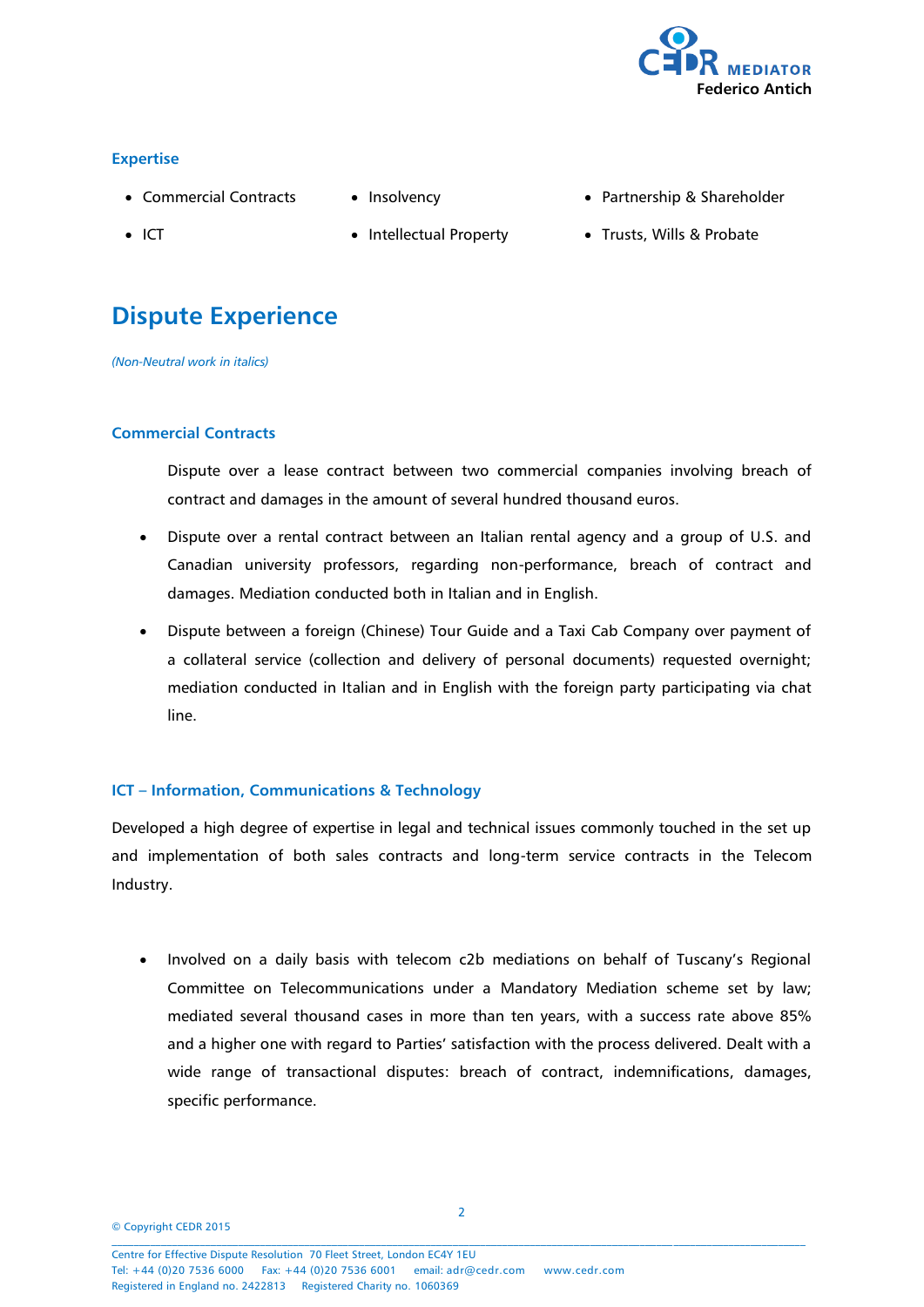

#### **Insolvency**

 Appointed several times as legal counsel in bankruptcy procedures in charge of collecting money in Italy and worldwide.

#### **Intellectual Property**

 Dealt with the protection of the commercial name throughout Italy on behalf of a worldwide renowned commercial brand, settling several disputes out of Court with local wrong doers.

**Partnership & Shareholder:** Dispute involving the dissolution of a partnership with high sensitive personal issues among parties; part of the settlement involved non-competing clauses, indemnification and quota value determination.

**Trusts, Wills & Probate:** Successfully mediated a case involving the division of a large amount (5,3 million euros) of real estate properties between eight colliding heirs and their respective lawyers.

# **Personal Style**

Recognizing the importance of listening rather than just talking and believing in not being committed to only one style, Federico commonly uses a blend of facilitative manners and evaluative proposals, while respecting confidentiality throughout the entire process.

#### **Feedback - Clients**

- *"Federico always demonstrated experienced professional competence and ability. He actively participates during the mediation process, encouraging the purpose of it as a moment of conciliation."*
- *"I would recommend Federico to others because of his mediation and negotiation skills, his problem solving ability, and not less important his legal expertise."*
- *"Federico's negotiation skills make the difference in this kind of mediation process, and his extensive legal knowledge well supports the discussion between the parties. He is very capable of identify the critical points on both sides, and leads the parties to think, and then arrive at a solution that satisfies both."*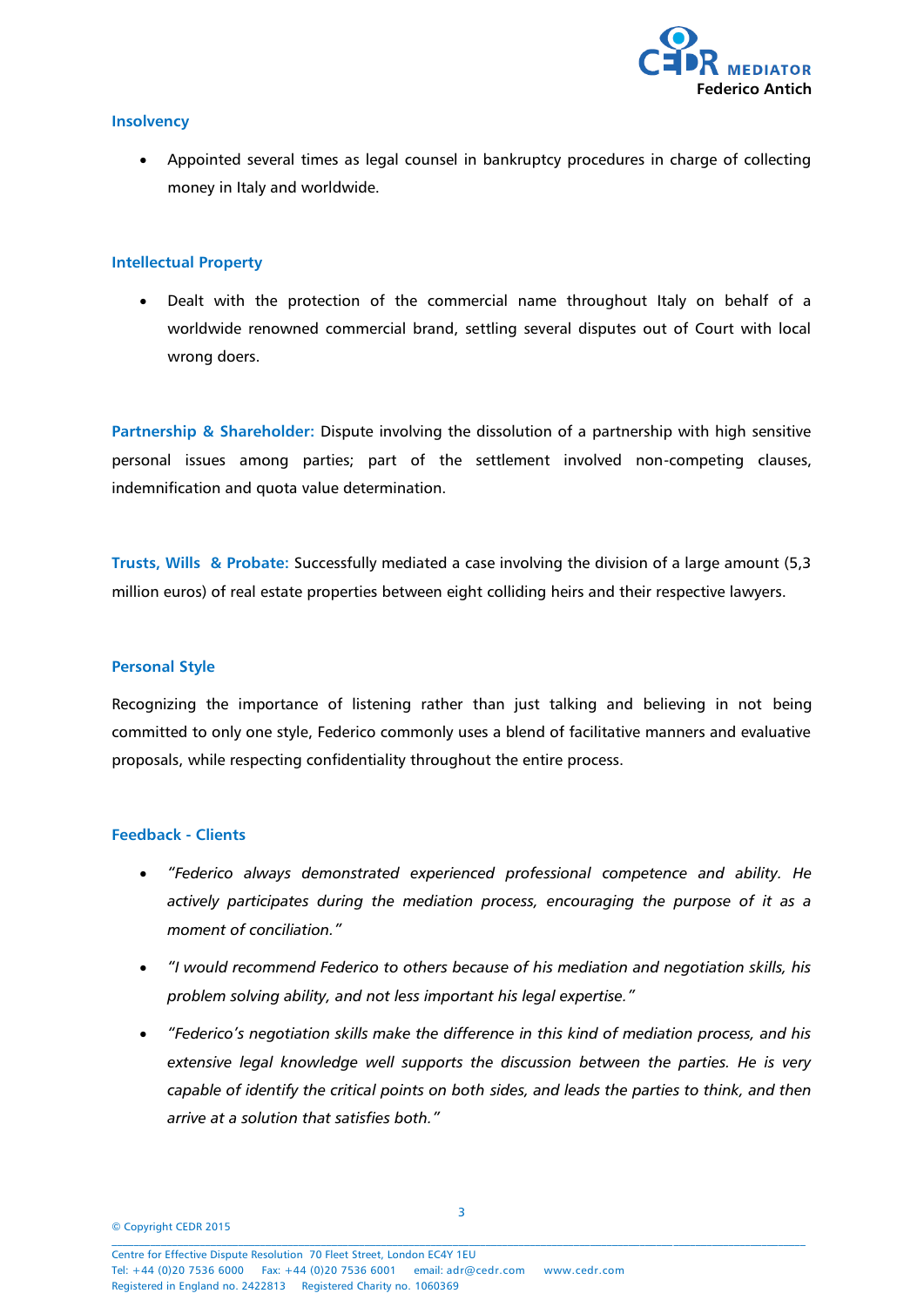

- *"Thanks to his intervention, the consumer managed to figure out how far he/she can go about economic requests, and the telephone carrier kept willing to make the most of its efforts to find the best solution for both her and the client."*
- *"I would recommend Federico as mediator because of his competence, high communication skills and conflict management ability."*
- *"He led the parties to understand what the appropriate requests were, and finally arrived to a common point to find the agreement."*
- *"He plays an active role in the mediation process seeking to ensure a successful outcome for all parties."*
- *"He also make the parties aware of the possible future developments of the dispute, in the*  absence of agreement or continuation of the proceedings in other fora. His skills of *completeness of conflict management at communication and legal definitely make a decisive difference."*

- Parties to mediation processes held in Italy

#### **Professional Skills**

Federico Antich was born in Milano, Italy on 20 March 1966; a graduate of the University of Firenze, School of Law, class of 1992, he concentrated his studies in Comparative Law (his final thesis involved a comparative analysis of Medical Malpractice between Italy and U.S.A.).

After Graduation, Federico attended several Post-Graduate Law Courses at: UC Davis and Berkeley-Boalt Hall (1997 and 2003), Harvard Law School's P.I.L. (1998); University of Cologne, (2000), King's College (2001-02); Hamline University (2004), Harvard Law School's P.O.N. (2010). He holds a LLM Degree from Suffolk University Law School, Boston, Ma.

Since 1997, he has been practicing law in Italy and he is licensed to practice throughout the Country and before Italy's Supreme Court. He is based in Firenze where he assists foreign clients in Italy and Italians with interests abroad in both judicial and extra-judicial legal issues. His main fields of practice (both domestic and international) are: litigation and alternative dispute resolution, debit collections, contracts, wills and estates, intellectual property, bankruptcy. His reputation has brought him several appointments by the Courts as Legal Counsel in bankruptcy procedures.

He was a member of the Drafting Committee D - Settlement agreement; Termination of mediation proceedings in charge of drafting the IBA Rules for Investor-State Mediation, adopted by the Council of International Bar Association October 4, 2012.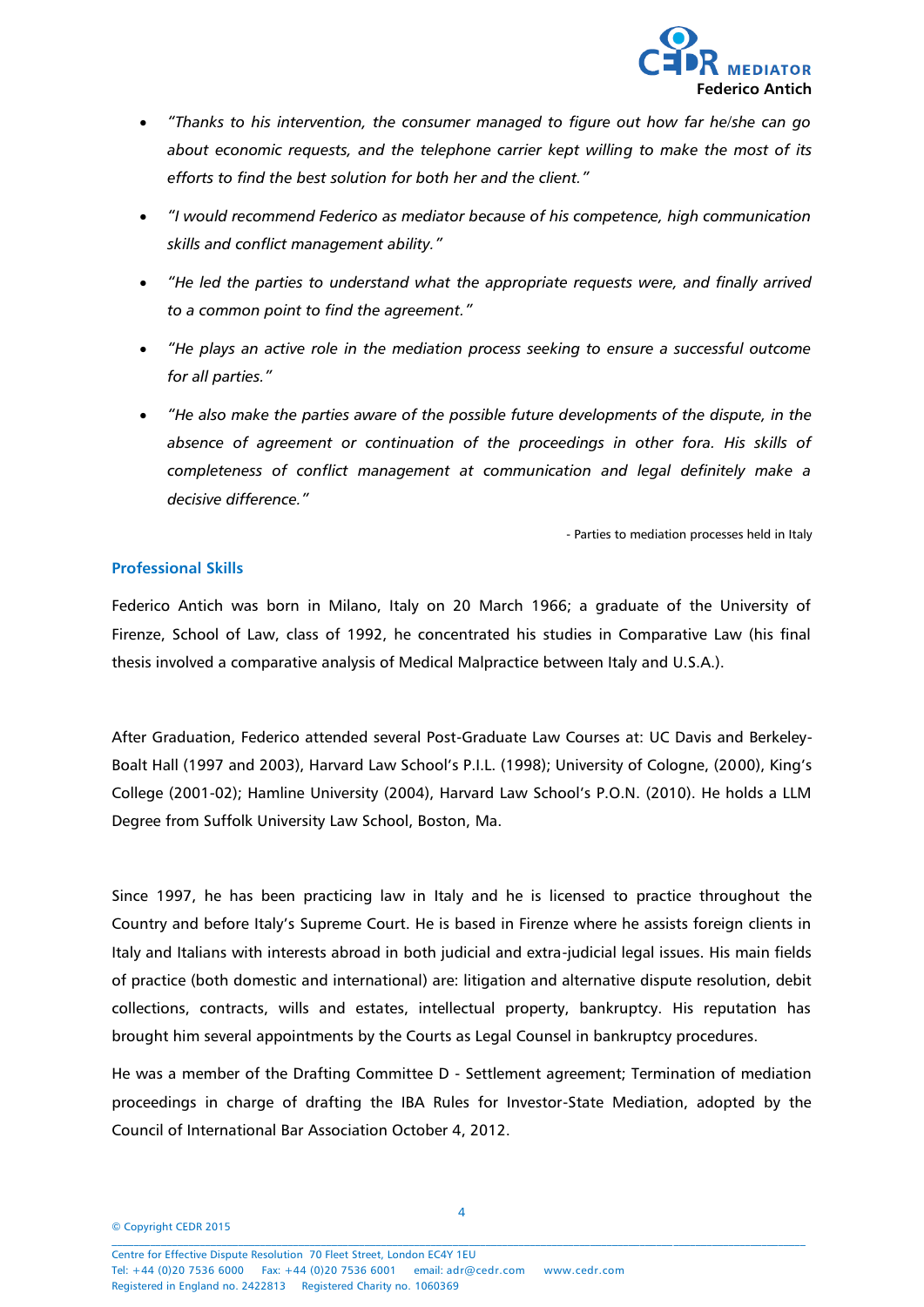

In 2008 and in 2013 he won a three-year term contract with the Regional Council of Tuscany (The Regional Parliament) to provide support and administer mediation proceedings in the field of Telecommunication disputes.

Federico is a regular contributor for Italy of the Project Doing Business - Measuring Business Regulations, annually carried out by the International Finance Corporation and the World Bank.

In 2014 he was acknowledged with the *Global Law Experts Practice Award, EMS - Alternative Dispute Resolution Law Firm of the Year in Italy*.

He is also a Translator in English, being enlisted since 1998 in the Register of Court Appointed Experts of the Tribunal of Florence (registration  $# 6595$ ) and an expert with specialization in foreign laws under Italian Private International Law (Law on Conflict of Laws). In May 2004, he provided deposition, as Expert in Italian law, in the context of a civil proceeding before the Superior Court of Bergen County, New Jersey, USA concerning the recognition of and Italian judgment.

#### **Coaching**

He regularly organizes Training and Coaching Courses in Mediation, having provided several hundred hours of teaching. He has followed formal training as a Trainer of Trainers in Mediation both in the US (with MWI, Boston, Ma., 2010) and in the UK (with CEDR, London, 2012) and in International Arbitration (with CIArb, Amsterdam, 2012).

A frequent speaker throughout Italy and abroad and author of publications on ADR issues, Federico has lectured in the theory and practice of Mediation at the School of Law of both the University of Firenze and the University of Siena and lately at the School of Economics of the University of Firenze.

# **Diplomas and Certificates**

Most recently:

2010: Program on Negotiation for Senior Executives, Harvard Law School, Cambridge, Massachusetts, USA

© Copyright CEDR 2015  $\mathcal{L} = \{ \mathcal{L} = \{ \mathcal{L} = \{ \mathcal{L} = \{ \mathcal{L} = \{ \mathcal{L} = \{ \mathcal{L} = \{ \mathcal{L} = \{ \mathcal{L} = \{ \mathcal{L} = \{ \mathcal{L} = \{ \mathcal{L} = \{ \mathcal{L} = \{ \mathcal{L} = \{ \mathcal{L} = \{ \mathcal{L} = \{ \mathcal{L} = \{ \mathcal{L} = \{ \mathcal{L} = \{ \mathcal{L} = \{ \mathcal{L} = \{ \mathcal{L} = \{ \mathcal{L} = \{ \mathcal{L} = \{ \mathcal{$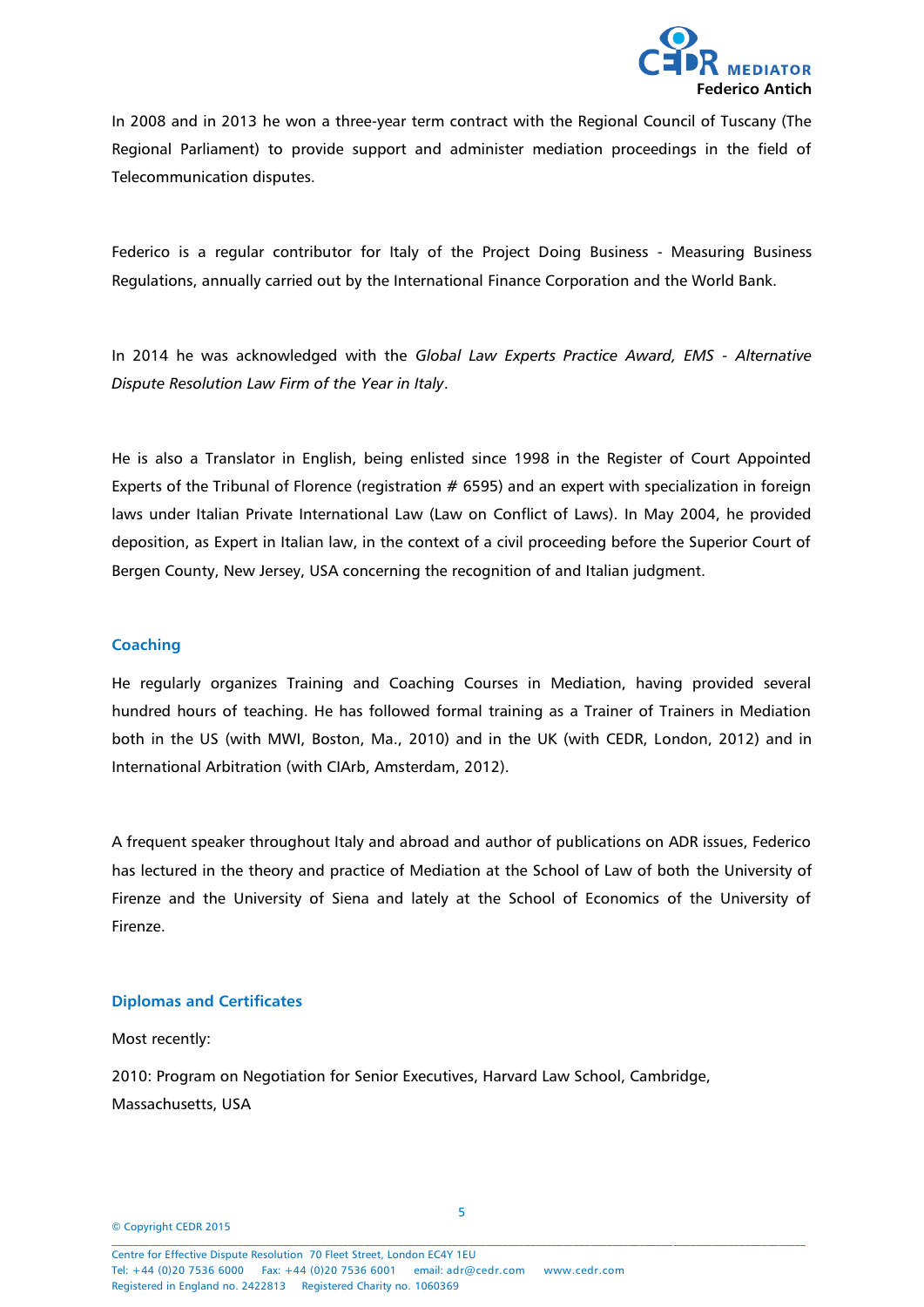

2014: Master of laws - LLM in US Law and Global Business Law, Suffolk University Law School, Boston, Massachusetts, USA

# **Memberships**

Registered Civil and Commercial Mediator for:

- Chamber of Commerce, Firenze
- Italy-China Business Mediation Centre (ICBMC) Milan
- CEDR, London

# **Speeches at International Conferences**

1998 Florence, Italy - Guest speaker at the annual meeting of the Luisiana Association of Defense Counsel: "*Managing car accidents losses in Italy, through Negotiation and Litigation*";

2002 Prato, Italy - Guest speaker at the opening conference of the International Institute of Forensic Studies of Monash University Victoria, Australia, concerning: "*Expert Evidence: Causation, Proof & Presentation*";

2003 Heidelberg, Germany - Lecturer on "*Recent developments in Italian Law: an alternation of alternatives in dispute resolution?*" at the Conference "The Law, The Lawyer and Alternative Dispute Resolution" organized by the *Center for International Legal Studies*;

2004 Naples, Italy - National Reporter at the International Congress A.I.J.A., Family Law Commission,

on "*Get my money, Get my Child: Evidence Management for private Clients*";

2008 Salzburg, Austria - Lecturer on "*Developments in Mediation in Italy"* at the 5th International Mediation and Alternative Dispute Resolution Symposium, organized by the *Center for International Legal Studies*;

2008 Valencia, Spain - Lecturer on "*The structure of the Mediation proceedings*" al 2° MED-MID Forum "*International Arbitration, Mediation and The Negotiation Art*";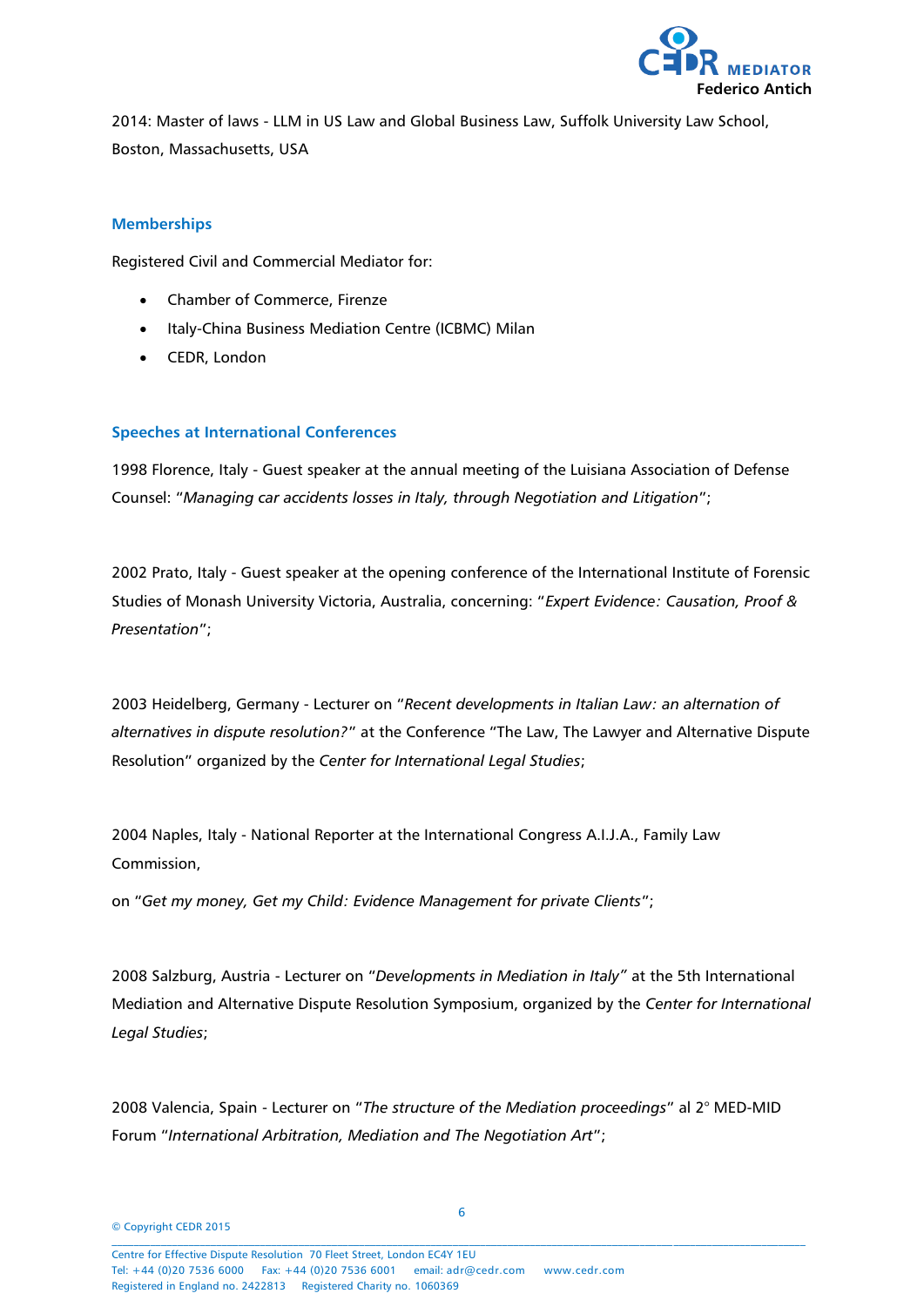

2009 Teheran, Iran – Lecturer at *Seminar on International Trade Law*, organized by *Iranian Central Bar Association* in collaboration with the *Center for International Legal Studies*, Azad University;

2009 Roma, Italy - Guest speaker at the annual meeting of the *International Association of Medical Equipment Remarketers and Servicers* (IAMERS) about: "*Solving Business Disputes in Italy: to gladiate or to mediate?"*;

2009 Firenze, Italy – Organized and directed the International Conference "*Doing business in a downturn economy: conflict avoidance and dispute resolution strategies for private and public players*" held in the Auditorium of the Regional Council of Tuscany;

2010 Salzburg, Austria – Lecturer about "*Use of Mandatory Mediation Clauses: the case of Italy*" at the 6th International Mediation and Alternative Dispute Resolution Symposium, organized by the *Center for International Legal Studies*;

2010 Boston Ma., USA – Speaker on "*Access to Justice in Italy and Mandatory Mediation Statutory Provisions: Is the third wave gaining a new momentum?*" at the International Congress "Conflict Studies: The New Generation of Ideas", organized by the University of Massachusetts;

2012 Salzburg, Austria – Lecturer on "*MEDIATOR: QUO VADIS?* Transnational trends in Mediation, as they can be observed in Italy, with some comparative reflections with the USA and elsewhere*"* at the 7th International Mediation and Alternative Dispute Resolution Symposium, organized by the *Center for International Legal Studies*;

2013 Boston, Ma. USA – Speaker on "*The Enforcement of Mediated Settlement Agreements within the EU: An Overview*" at the Annual Conference of the International Bar Association, Section about "*How to enforce internationally through court proceedings a settlement agreement achieved through mediation*";

2013 Roma, Italy – Speaker on "*Should Mediation Be Mandatory? A Comparative overview in Civil and Common Law*" at the 7th MED-MID Forum, Annual Mediterranean and Middle East Conference;